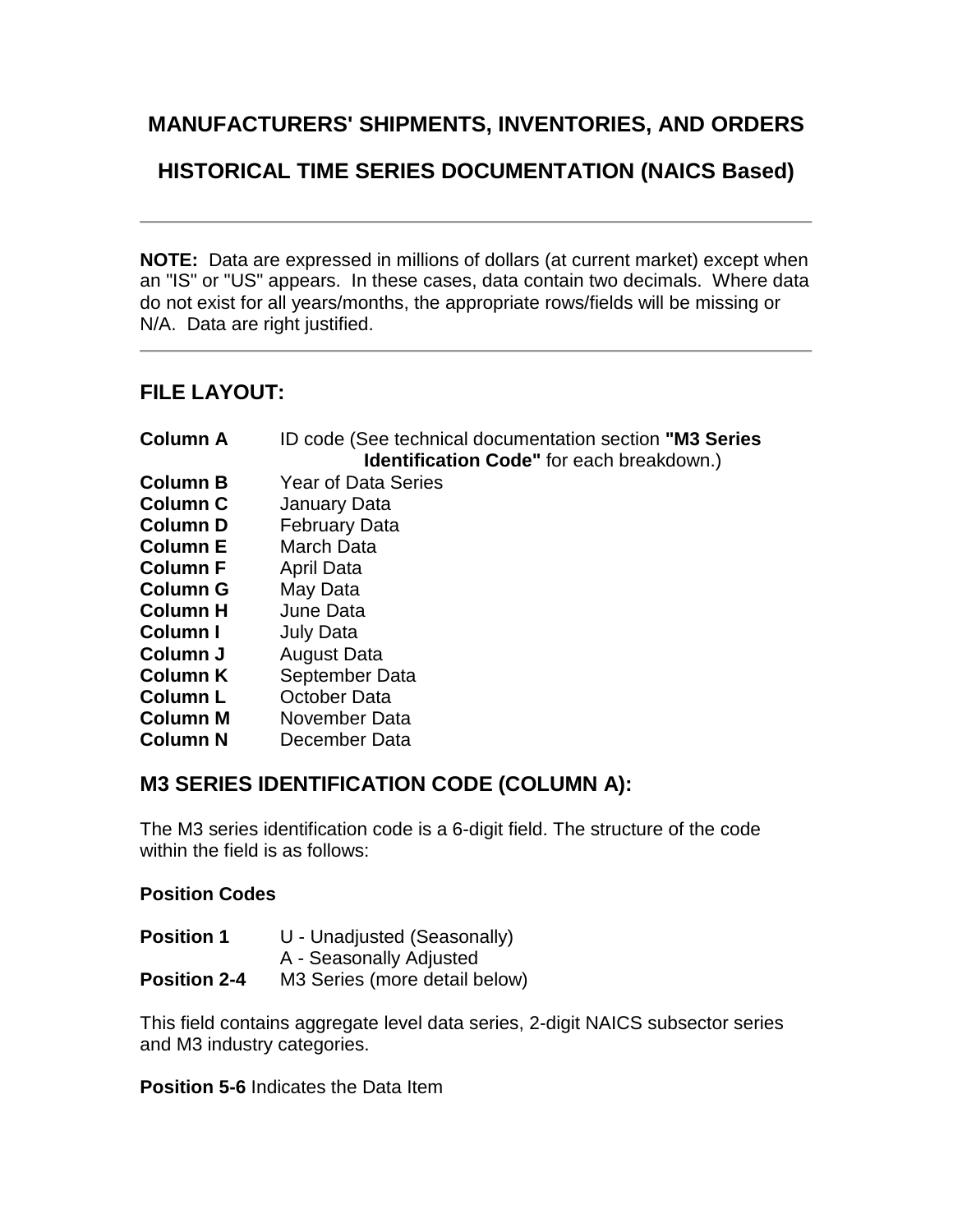VS – Value of Shipments

NO – New Orders

UO – Unfilled Orders

TI – Total Inventories

MI – Materials and Supplies Inventories

WI – Work in Process Inventories

FI – Finished Goods Inventories

IS – Inventories to Shipments Ratios

US – Unfilled Orders to Shipments Ratios

# **Position 2 – 4 (M3 SERIES – detail information)**

**Note:** The series identification codes are listed here in the order they appear in the historical data files.

# **Aggregate series Totals:**

- MTM Total Manufacturing<br>MXT Manufacturing Exclu
- Manufacturing Excluding Transportation
- MXD Manufacturing Excluding Defense
- MTU Manufacturing with Unfilled Orders
- MDM Durable Goods

**Note:** Estimates for new orders and unfilled orders exclude semiconductor industry data.

# **Durable Subsector series:**

#### **21S Wood Products**

Includes:

21A Wood building and mobile home manufacturing 21B Other wood product manufacturing

#### **27S Nonmetallic Mineral Products**

# **31S Primary Metals**

- Iron and steel mills and ferroalloy and steel product manufacturing from purchased steel
- ANM Aluminum and Nonferrous Metal Products Includes:

31B Alumina and aluminum and nonferrous metal (except aluminum) production and processing 31D Nonferrous metal foundries

31C Ferrous metal foundries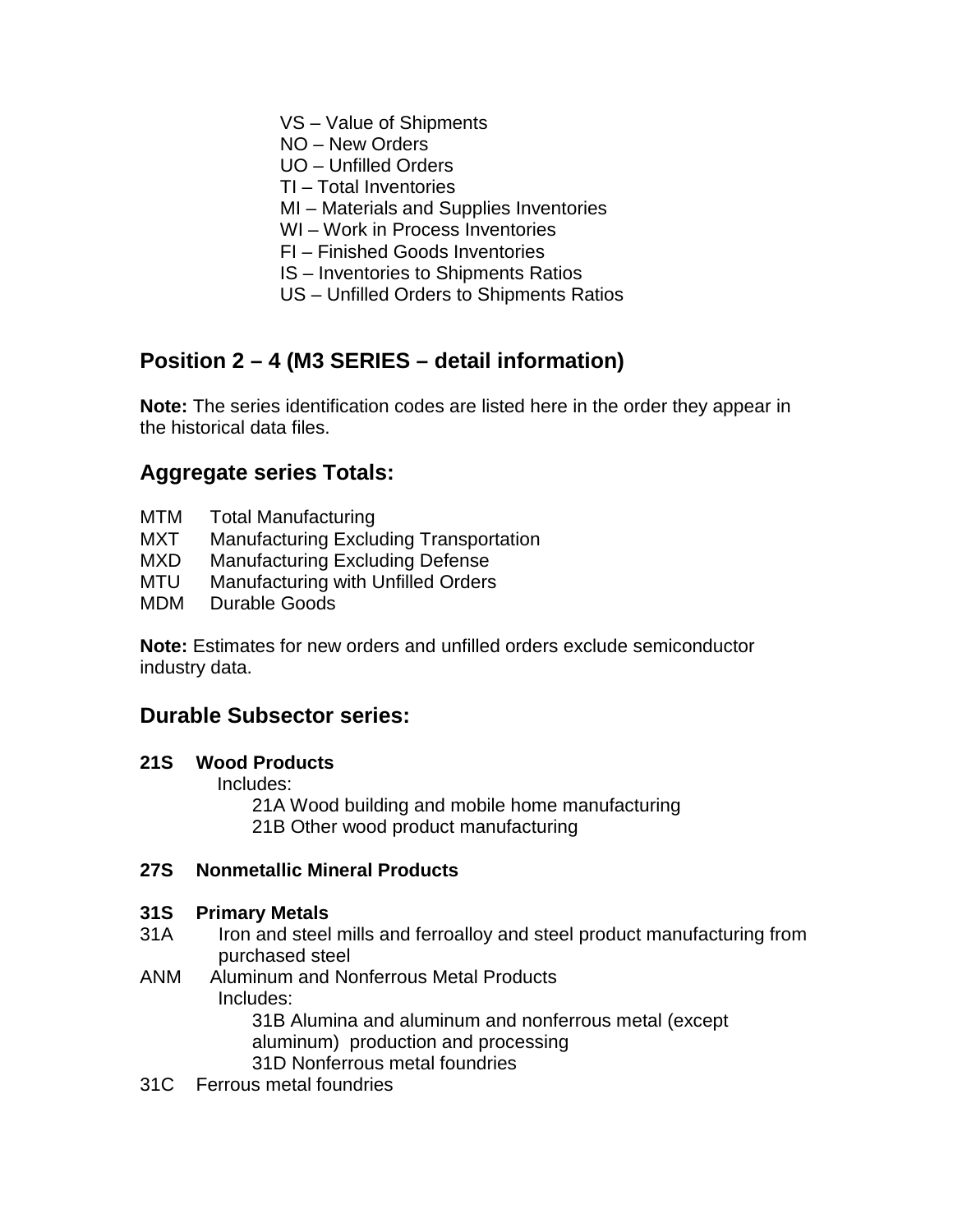#### **32S Fabricated Metal Products**

#### Includes:

- 32A Forging and stamping
- 32B Cutlery and handtool manufacturing
- 32C Boiler, tank, and shipping container manufacturing
- 32D Metal valve manufacturing
- 32E Small arms and ordnance manufacturing, nondefense
- 32F Small arms and ordnance manufacturing, defense
- 32G Other fabricated metal product manufacturing

# **33S Machinery**

- Farm machinery and equipment manufacturing
- 33C Construction machinery manufacturing
- 33D Mining and oil and gas field machinery manufacturing
- 33E Industrial machinery manufacturing
- 33G Photographic equipment manufacturing
- 33H Ventilation, heating, air-conditioning, and commercial refrigeration equipment manufacturing
- 33I Metalworking machinery manufacturing<br>
TGP Turbines, Generators, and Other Power
- Turbines, Generators, and Other Power Transmission Equipment Includes:

33J Turbine and generator set units manufacturing

- 33K Other power transmission equipment manufacturing
- 33M Material handling equipment manufacturing

# **Not published, but included in 33S:**

33B Lawn and garden tractor and home lawn and garden equipment manufacturing

 33F Commercial and service industry machinery manufacturing 33L Pump and compressor manufacturing

33N All other general purpose machinery manufacturing

# **34S Computers and Electronic Products**

- 34A Electronic computer manufacturing
- 34B Computer storage device manufacturing
- 34C Computer terminal and other computer peripheral equipment manufacturing
- 34D Communications equipment manufacturing, nondefense
- 34E Communications equipment manufacturing, defense
- 34F Audio and video equipment manufacturing
- 34H Other electronic component manufacturing
- 34I Search, detection, navigation, guidance, aeronautical, and nautical system and instrument manufacturing, nondefense
- 34J Search, detection, navigation, guidance, aeronautical, and nautical system and instrument manufacturing, defense
- 34K Measuring, electromedical, and control instruments manufacturing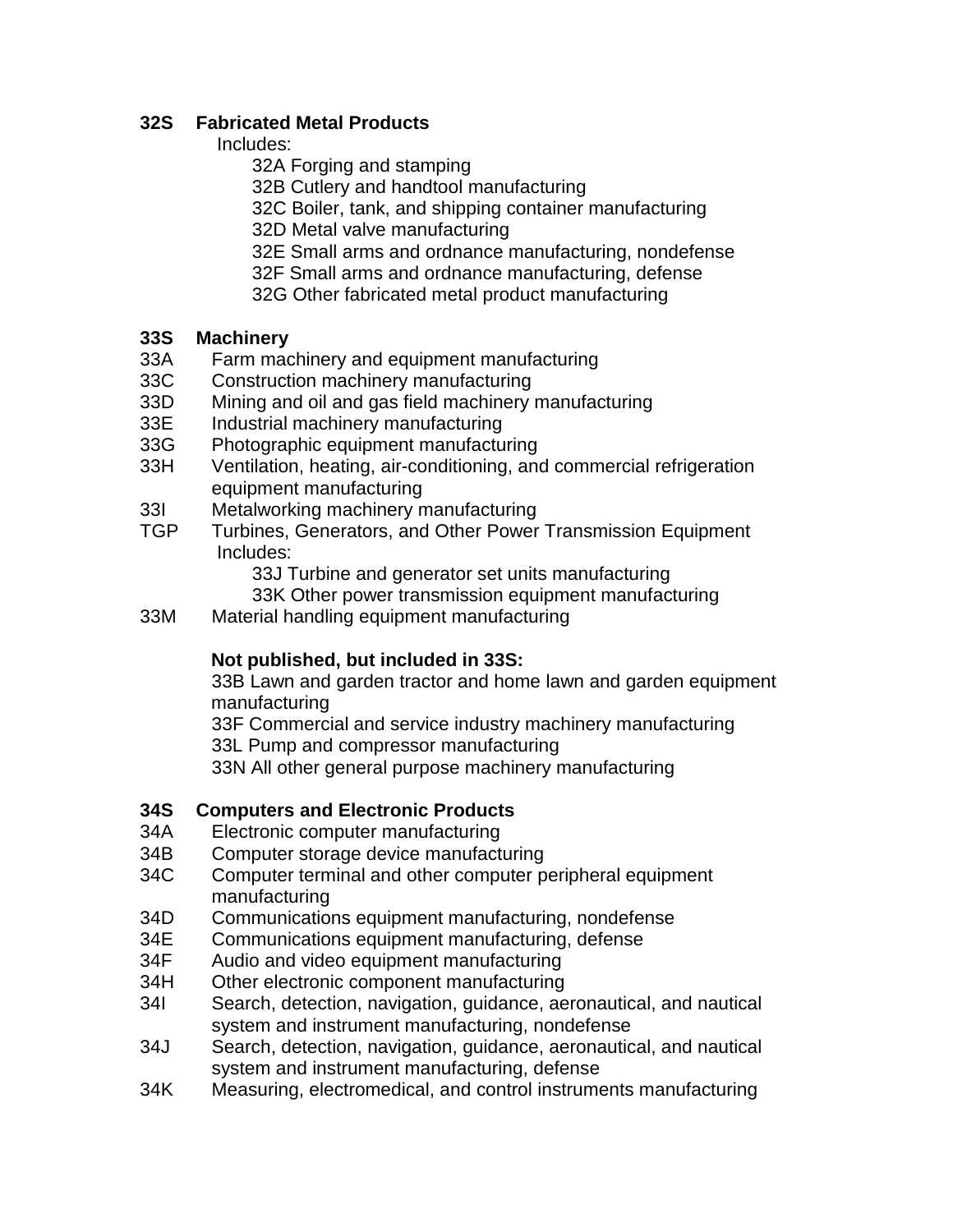#### **Not published, but included in 34S:**

 34G Semiconductor and other electronic component manufacturing 34L Manufacturing and reproducing magnetic and optical media

 **Note:** Estimates for new orders and unfilled orders exclude semiconductor industry data.

#### **35S Electrical Equipment, Appliances, and Components**

- 35A Electric lighting equipment manufacturing
- 35B Household appliance manufacturing
- 35C Electrical equipment manufacturing
- 35D Battery manufacturing

#### **Not published, but included in 35S:**

35E Other electrical equipment and component manufacturing

#### **36S Transportation Equipment**

- 36A Automobile manufacturing
- 36B Light truck and utility vehicle manufacturing
- 36C Heavy duty truck manufacturing
- BTP Motor Vehicle Bodies, Trailers, and Parts Includes:

36D Motor vehicle body and trailer manufacturing 36E Motor vehicle parts manufacturing

NAP Nondefense Aircraft and Parts

Includes:

36F Aircraft manufacturing, nondefense

36H Aircraft engine and engine parts manufacturing, nondefense

DAP Defense Aircraft and Parts Includes:

36G Aircraft manufacturing, defense

36I Aircraft engine and engine parts manufacturing, defense

36Z Ships and Boats

Includes:

36L Ship and boat building, nondefense 36M Ship and boat building, defense

#### **Not published, but included in 36S:**

 36K Railroad rolling stock manufacturing 36P Guided Missile, space vehicle, and parts manufacturing, nondefense 36Q Guided Missile, space vehicle, and parts manufacturing, defense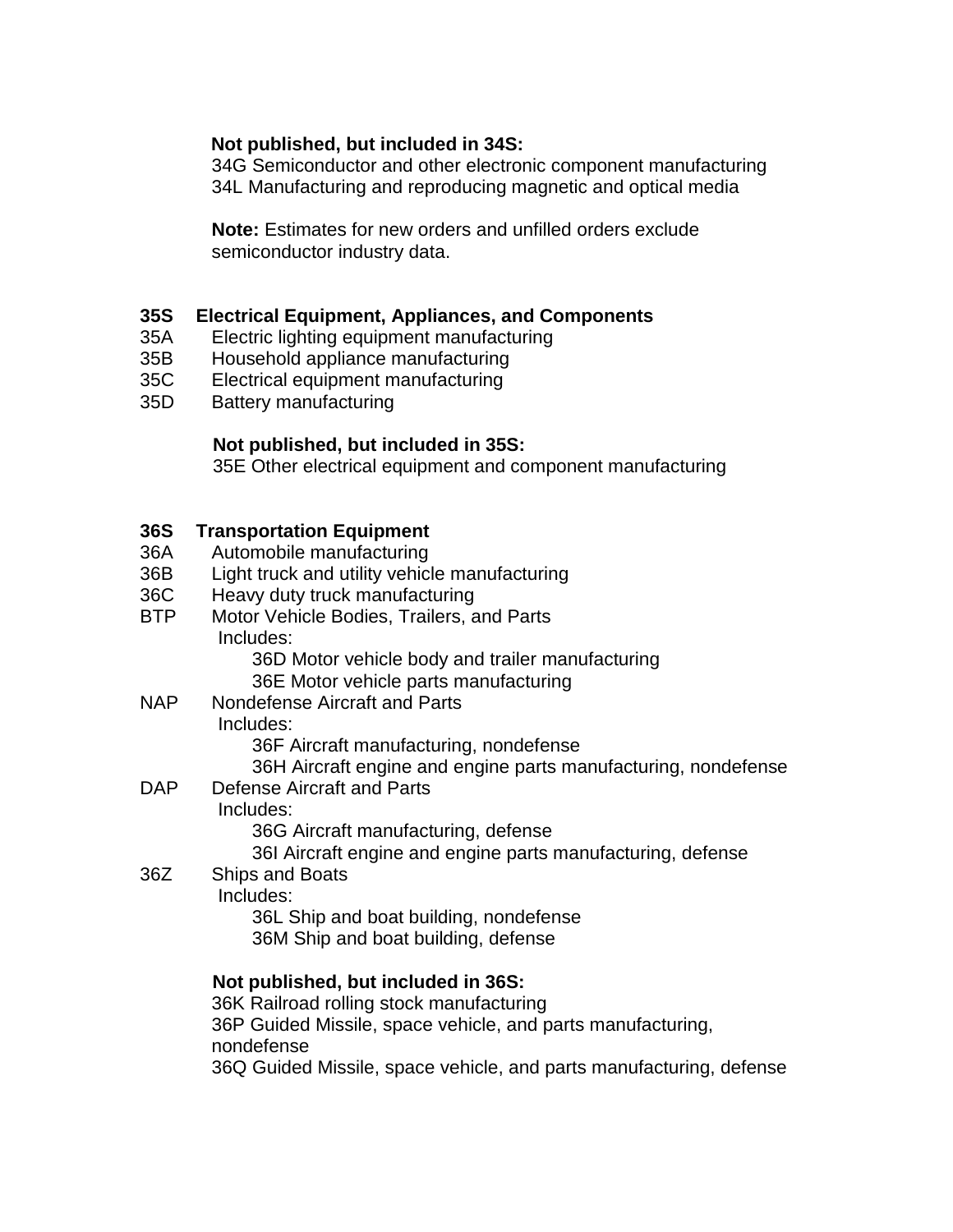#### **Not published, but included in 36S (cont.):**

 36R Military armored vehicle, tank, and tank component manufacturing, nondefense

 36T Military armored vehicle, tank, and tank component manufacturing, defense

36U Other transportation equipment manufacturing

#### **37S Furniture and Related Products**

Includes:

37A Household and kitchen cabinet manufacturing 37B Office furniture (including fixtures) and institutional furniture manufacturing 37C Other furniture related product manufacturing

#### **39S Miscellaneous products**

Includes:

39A Medical equipment and supplies manufacturing 39B Sporting and athletic goods, doll, toy, and game manufacturing 39C Office supplies (except paper) manufacturing 39D Other miscellaneous manufacturing

### **Aggregate series:**

MNM Nondurable Goods

#### **Nondurable Subsector series:**

#### **11S Food Products**

- 11A Grain and oilseed milling
- 11B Dairy product manufacturing
- 11C Animal slaughtering and processing, seafood product preparation and packaging

#### **Not published, but included in 11S:**

11D Other food manufacturing

#### **12S Beverage and Tobacco Products**

- 12A Beverage manufacturing<br>12B Tobacco manufacturing
- Tobacco manufacturing
- **13S Textile Mills**
- **14S Textile Product Mills**
- **15S Apparel**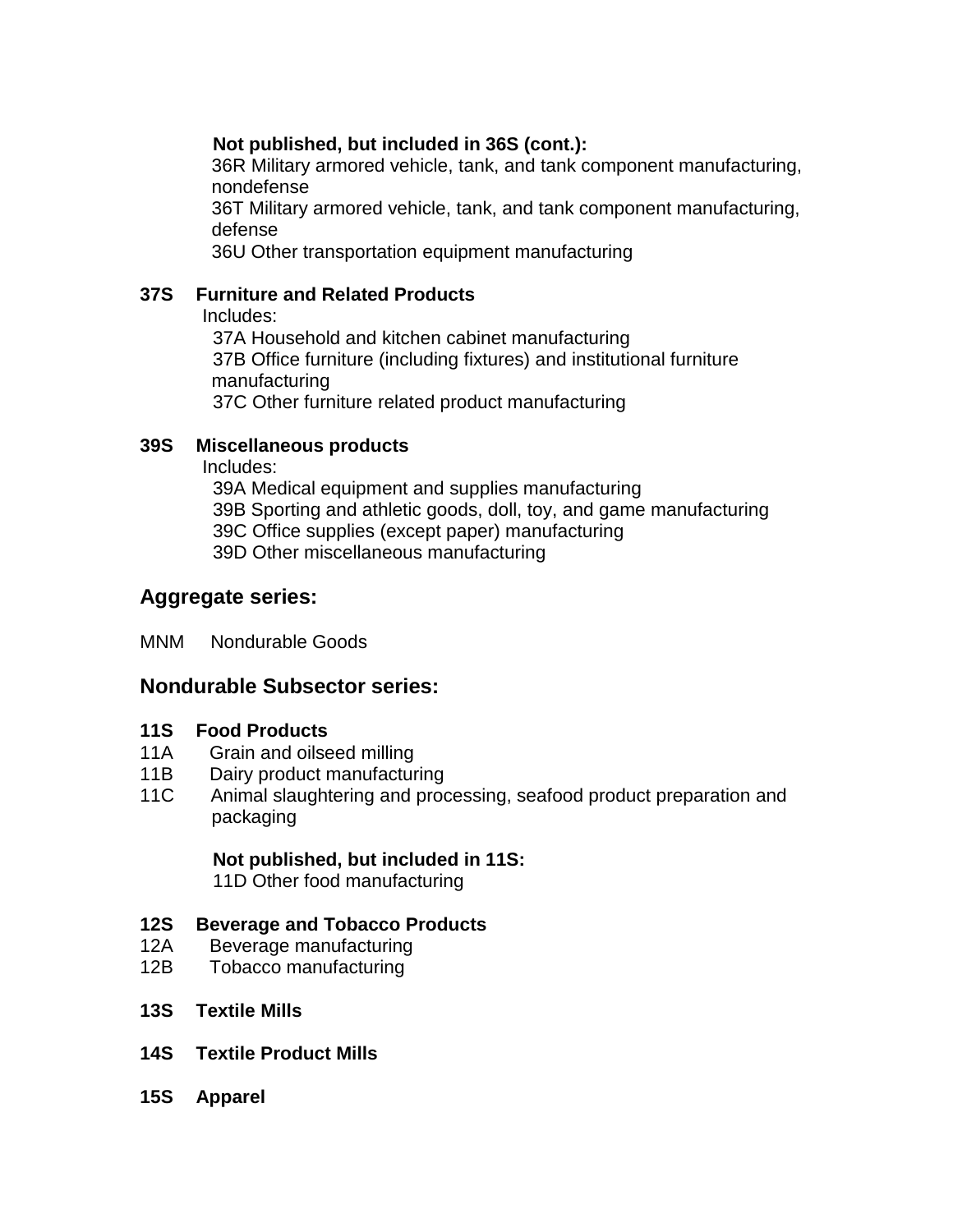#### **16S Leather and Allied Products**

#### **22S Paper Products**

- 22A Pulp, paper, and paperboard mills
- 22B Paperboard container manufacturing

#### **Not published, but included in 22S:**

22C Other paper manufacturing

#### **23S Printing and Related Support Activities**

#### **24S Petroleum and Coal Products**

24A Petroleum refineries

#### **Not published, but included in 24S:**

24B Asphalt paving, roofing, and saturated materials manufacturing 24C Other petroleum and coal products manufacturing

#### **25S Chemical Products**

- 25A Pesticide, fertilizer, and other agricultural chemical manufacturing
- 25B Pharmaceutical and medicine manufacturing
- 25C Paint, coating, and adhesive manufacturing

# **Not published, but included in 25S:**

25D Other chemical manufacturing

#### **26S Plastic and Rubber Products**

Includes: 26A Tire manufacturing 26B Other plastics and rubber products manufacturing

#### **Aggregate series:**

- CMS Construction Materials and Supplies
- ITI Information Technology Industries
- CRP Computers and Related Products
- MVP Motor Vehicles and Parts
- TCG Capital Goods
- NDE Nondefense Capital Goods
- NXA Nondefense Capital Goods Excluding Aircraft